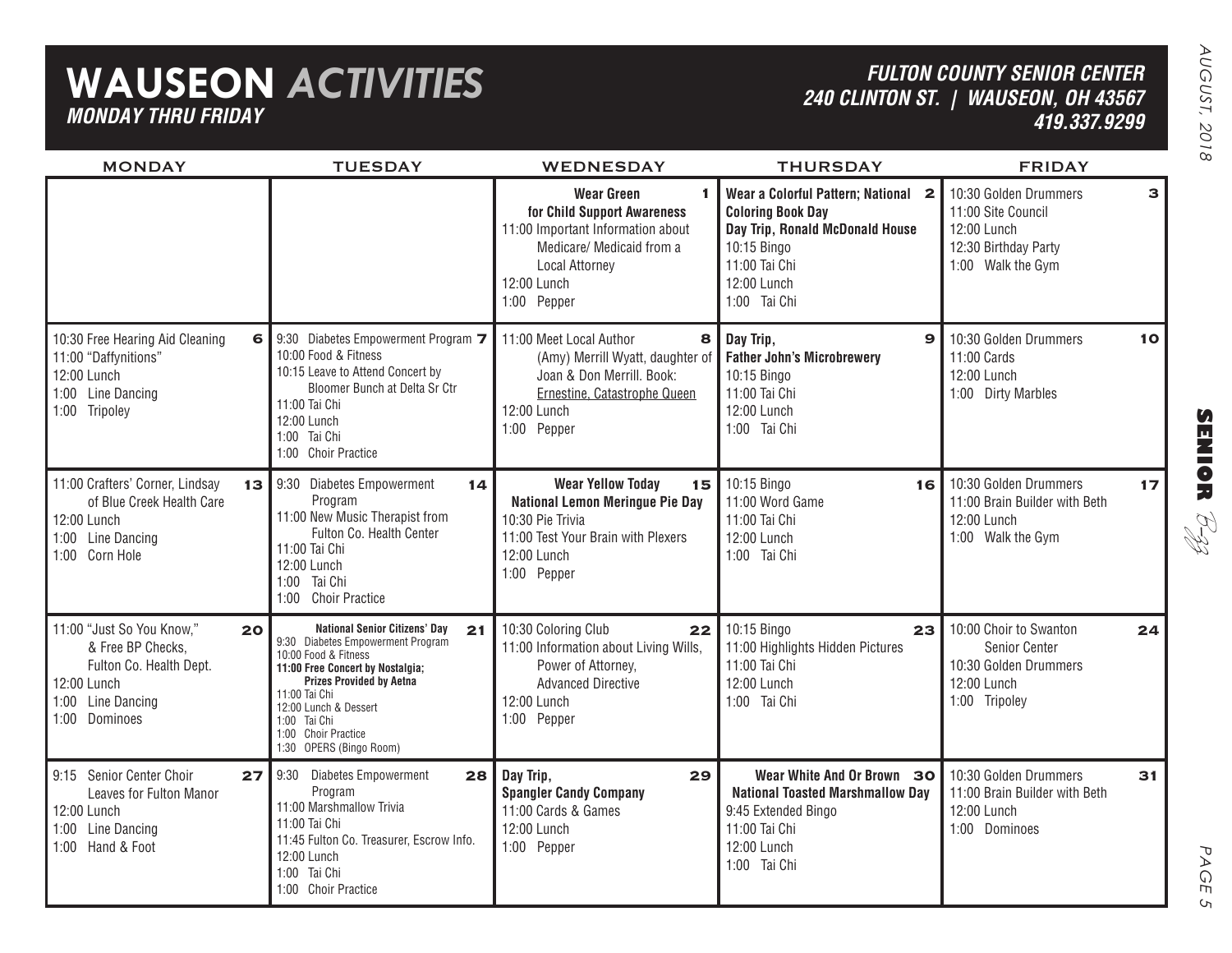## *ARCHBOLD - SCOUT CABIN MON. & FRI.*

# **ARCHBOLD / FAYETTE** *ACTIVITIES*

*FAYETTE - FAMILY LIFE CENTER TUES., Wed., & THURS.*

| <b>MONDAY</b>                                                                                                                                                                                                                                                                  | <b>TUESDAY</b>                                                                                                                                                                                                                                                                                       | <b>WEDNESDAY</b>                                                                                                                                                                                  | <b>THURSDAY</b>                                                                                                                                                                                                     | <b>FRIDAY</b>                                                                                                  |
|--------------------------------------------------------------------------------------------------------------------------------------------------------------------------------------------------------------------------------------------------------------------------------|------------------------------------------------------------------------------------------------------------------------------------------------------------------------------------------------------------------------------------------------------------------------------------------------------|---------------------------------------------------------------------------------------------------------------------------------------------------------------------------------------------------|---------------------------------------------------------------------------------------------------------------------------------------------------------------------------------------------------------------------|----------------------------------------------------------------------------------------------------------------|
|                                                                                                                                                                                                                                                                                |                                                                                                                                                                                                                                                                                                      | <b>FAYETTE SITE</b><br><b>CLOSED TODAY</b>                                                                                                                                                        | <b>Wear a Colorful Pattern</b><br>$\overline{2}$<br><b>National Coloring Book Day</b><br>Day Trip, Ronald McDonald House<br>10:00 Site Council<br>10:30 Bingo<br>12:00 Lunch with Birthday Treat<br>1:00 Word Games | 10:00 Site Council<br>з<br>10:30 Bingo<br>12:00 Lunch with Birthday Treat<br>1:00 Puzzles                      |
| 10:00 Table Talk Topic:<br>6<br>Tell About a Pet You Have/Had<br>11:00 Avoid Identity Fraud,<br>Kent Roth, F & M Bank<br>12:00 Lunch<br>1:00 Cards & Games                                                                                                                     | 10:00 Table Talk Topic:<br>Tell About a Pet You Have/Had<br>11:00 Meet Becky Gobel,<br>Director of Fulton Co.<br><b>Emergency Management Agency</b><br>12:00 Lunch<br>1:00 Cards & Games                                                                                                             | 7 10:00 Brain Games<br>8<br>11:00 Music by Jean Pfund (keyboard)<br>12:00 Lunch<br>1:00 Word Games                                                                                                | Day Trip,<br>$\mathbf{Q}$<br><b>Father John's Microbrewery</b><br>10:00 Brain Games<br>10:30 Bring Your Grandchild to Bingo<br>12:00 Lunch<br>1:00 Puzzles                                                          | 10:00 Brain Game<br>10<br>10:30 Bring Your Grandchild to Bingo<br>12:00 Lunch<br>1:00 Cards                    |
| <b>Archbold Site is Closed for Trip</b><br>13<br>9:30 Meet at Archbold Senior Center<br>to Board Bus<br>10:00 Site Trip/ Guided Tour of New<br>Fulton Co. Museum, Wauseon<br>12:00 Lunch at Fulton Co. Senior Center,<br>Wauseon<br>1:00 Board Bus for Return Trip to Archbold | 10:00 Table Talk Topic:<br>14<br>What is One of Your All-Time<br>Favorite Movies? Why?<br>11:00 Information about Living Wills,<br>Power of Attorney, Advanced<br>Directive, by Ashley H., RN<br>12:00 Lunch<br>1:00 Cards & Games                                                                   | <b>Wear Yellow Today</b><br>15<br><b>National Lemon Meringue Pie Day</b><br>10:00 Brain Games<br>11:00 Important Medicare/Medicaid<br>Info. With Local Attorney<br>12:00 Lunch<br>1:00 Word Games | 10:00 Brain Games<br>16<br>10:30 Bingo<br>12:00 Lunch<br>12:15 Fulton Co. Treasurer, Escrow Info.<br>1:00 Puzzles                                                                                                   | 10:00 Brain Game<br>17<br>10:30 Bingo<br>12:00 Lunch<br>1:00 Word Games                                        |
| 10:00 Table Talk Topic:<br>20<br>What is Your Favorite<br>Senior Center Lunch?<br>11:00 New Music Therapist from<br>Fulton Co. Health Center<br>12:00 Lunch<br>1:00 Cards & Games                                                                                              | <b>National Senior Center Day</b><br>21<br>Wear Sr Ctr Shirt or Hat<br>9:30 Toe Nail Clinic (By Appointment)<br>10:00 Table Talk Topic: What is Your<br>Favorite Senior Center Lunch?<br>11:00 "Just So You Know," & Free BP<br>Checks, Fulton Co. Health Dept.<br>12:00 Lunch<br>1:00 Cards & Games | 10:00 Brain Games<br>22<br>11:00 Music by Jimmy Stewart<br>12:00 Lunch<br>1:00 Word Games                                                                                                         | 10:00 Brain Games<br>23<br>10:30 Bingo<br>12:00 Lunch<br>1:00 Cards                                                                                                                                                 | 10:00 Brain Game<br>24<br>10:30 Bingo<br>12:00 Lunch<br>12:15 Fulton Co. Treasurer, Escrow Info.<br>1:00 Games |
| 9:30 Toe Nail Clinic (By Appointment) 27<br>10:00 Table Talk Topic: Tell About<br>Something You Really Like<br>About Where You Live<br>11:00 "Just So You Know," & Free BP<br>Checks, Fulton Co. Health Dept.<br>12:00 Lunch<br>1:00 Cards                                     | 10:00 Table Talk Topic: Tell About 28<br>Something You Really Like<br>About Where You Live<br>11:00 Play Five Crowns Card Game<br>12:00 Lunch<br>1:00 Cards & Games                                                                                                                                  | 29<br>Day Trip,<br><b>Spangler Candy Company</b><br>10:00 Brain Games<br>11:00 New Music Therapist from<br>Fulton Co. Health Center<br>12:00 Lunch<br>1:00 Word Games                             | Wear White And/Or Brown 30<br><b>National Toasted Marshmallow Day</b><br>10:00 Extended Bingo<br>12:00 Lunch<br>1:00 Games                                                                                          | 31<br>10:00 Brain Game<br>10:30 Bingo<br>12:00 Lunch                                                           |

PAGE PAGE 7  $\vee$ 

**SENIOR** B-zz